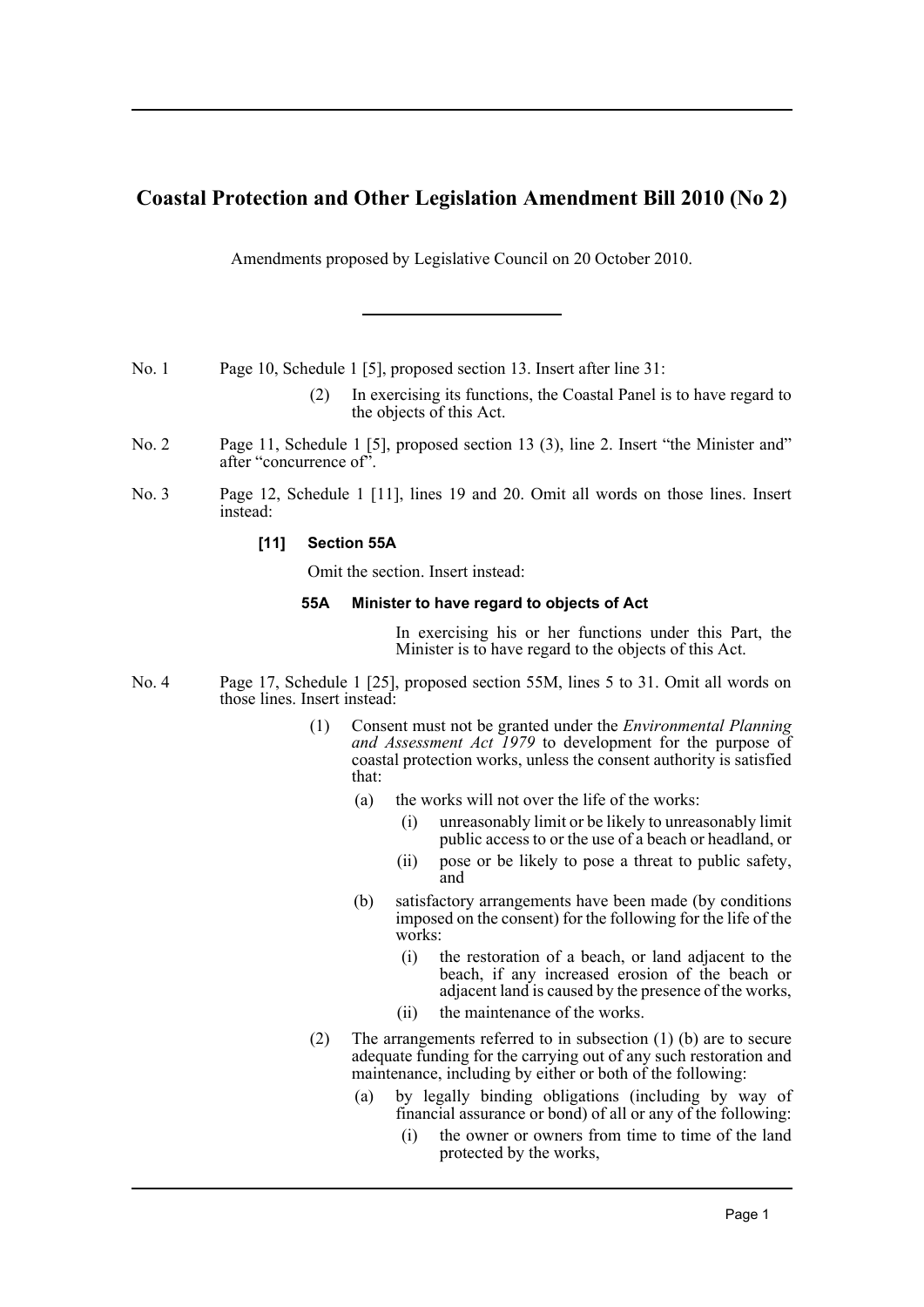(ii) if the coastal protection works are constructed by or on behalf of landowners or by landowners jointly with a council or public authority—the council or public authority,

**Note.** Section 80A (6) of the *Environmental Planning and Assessment Act 1979* provides that a development consent may be granted subject to a condition, or a consent authority may enter into an agreement with an applicant, that the applicant must provide security for the payment of the cost of making good any damage caused to any property of the consent authority as a consequence of the doing of anything to which the consent relates.

- (b) by payment to the relevant council of an annual charge for coastal protection services (within the meaning of the *Local Government Act 1993*).
- No. 5 Page 18, Schedule 1 [26], proposed Part 4C, note, lines 4 to 9. Omit all words on those lines.
- No. 6 Page 19, Schedule 1 [26], proposed section 55P (2) (e), lines 13 to 16. Omit all words on those lines. Insert instead:
	- (e) in relation to material placed before 1 September 2011 the material must be placed by or on behalf of the landowner in accordance with any requirements adopted by the Minister and published in the Gazette for the purposes of this section before 1 January 2011,
- No. 7 Page 20, Schedule 1 [26], proposed section 55R (1) (c), lines 31 and 32. Omit all words on those lines. Insert instead:
	- (c) in relation to works placed before 1 September 2011—any requirements adopted by the Minister and published in the Gazette for the purposes of this section before 1 January 2011,
- No. 8 Page 21, Schedule 1 [26], proposed section 55T. Insert after line 38:
	- (6) For the avoidance of doubt, works are not or cease to be emergency coastal protection works for the purposes of this Act if the works are not placed or maintained, respectively, in accordance with the requirements set out in the conditions of a certificate issued under this Division.

**Note.** See also section 55P (2) (a) and 55R (1) (a).

- No. 9 Page 22, Schedule 1 [26], proposed section 55T (6), lines 1 to 5. Omit all words on those lines. Insert instead:
	- (6) A person must not make an application to an issuing authority for a certificate to authorise the placement of emergency coastal protection works if:
		- (a) a certificate relating to the same works has been issued by another issuing authority and is in force, or
		- (b) an application to another issuing authority in relation to the same works is pending.
	- (7) In this section:

*emergency works authorised officer* means an authorised officer appointed by a council or the Director-General who has been authorised in writing by the council or the Director-General, as appropriate, for the purposes of issuing certificates under this Division.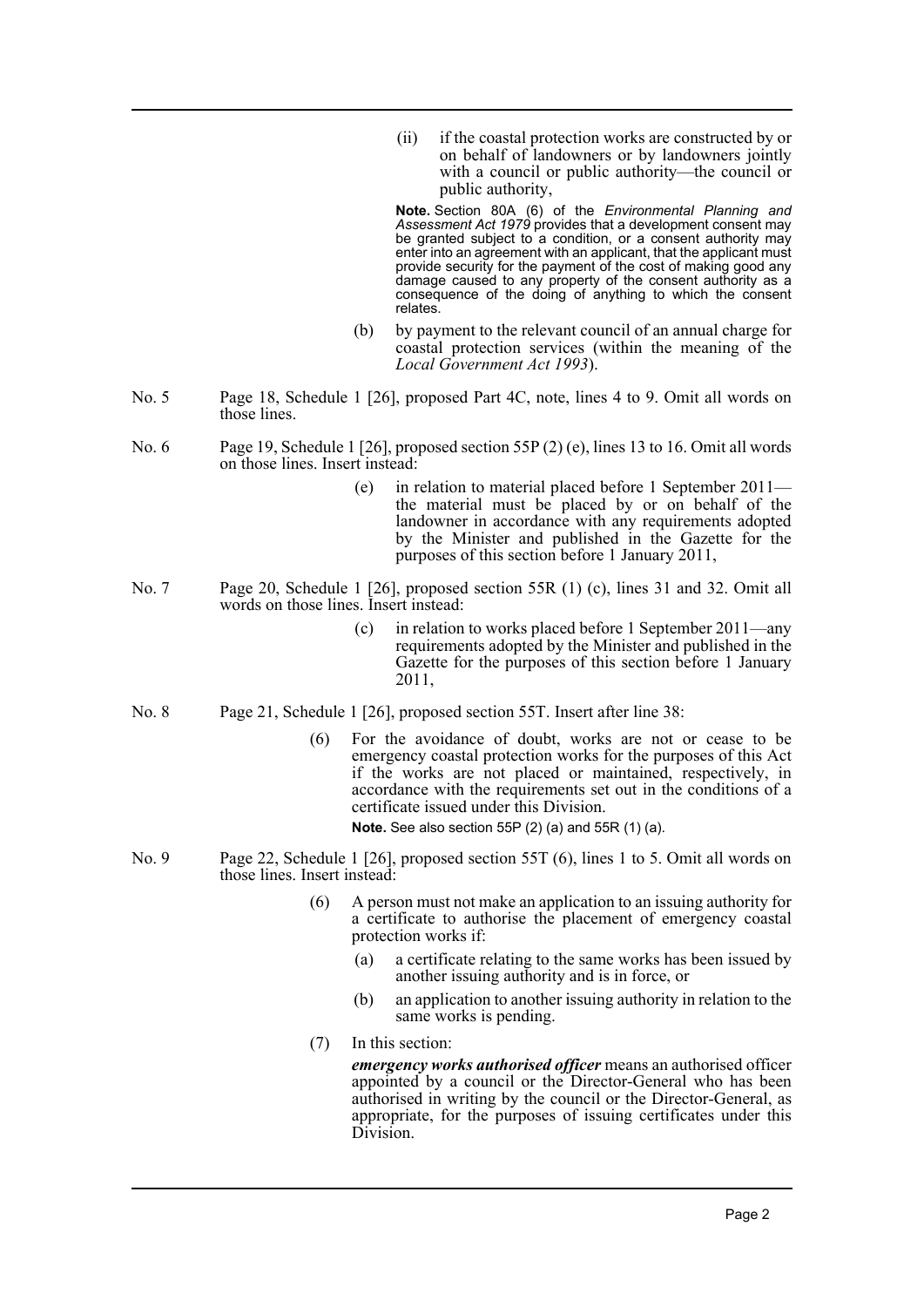*issuing authority*, in relation to an application for a certificate under this Division, means the relevant local council and the Director-General.

- No. 10 Page 24, Schedule 1 [26], proposed section 55Y (1) (a), lines 11 and 12. Omit all words on those lines. Insert instead:
	- (a) in relation to works placed before 1 September 2011—any requirements adopted by the Minister and published in the Gazette for the purposes of this subsection before 1 January 2011, and
- No. 11 Page 25, Schedule 1 [26], proposed section 55Z (1). Insert after "concerned" on line  $18<sup>0</sup>$

, and

- (e) to minimise disruption of the public use of the beach concerned.
- No. 12 Page 26, Schedule 1 [26], proposed section 55ZA (3) (a), lines 36 to 37. Omit all words on those lines. Insert instead:
	- (a) in relation to an order made before 1 September 2011 any requirements adopted by the Minister and published in the Gazette for the purposes of this subsection before 1 January 2011, and
- No. 13 Page 28, Schedule 1 [26], proposed section 55ZC (1) (d), lines 12 to 16. Omit all words on those lines. Insert instead:
	- (d) the works have ceased to be emergency coastal protection works (for example, the works have been in place for longer than the maximum period allowed for emergency coastal protection works or the works are not being maintained as required by Part 4C or this Part or the requirements of the certificate under Division 2 of Part 4C that authorises the works).
- No. 14 Page 28, Schedule 1 [26], proposed section 55ZC. Insert after line 35:
	- (4) A Coastal Authority that is a designated authority for land on which a person has placed (or caused to be placed) emergency coastal protection works may order the person to restore land that is adjacent to the land on which the works were placed if the Coastal Authority is of the opinion that the adjacent land has been damaged or disturbed by:
		- (a) the placement, maintenance or removal of the works, or
		- (b) erosion caused by the works.
- No. 15 Page 28, Schedule 1 [26], proposed section 55ZC (4) (a), lines 39 and 40. Omit all words on those lines. Insert instead:
	- (a) in relation to an order made before 1 September 2011 any requirements adopted by the Minister and published in the Gazette for the purposes of this subsection before 1 January 2011, and
- No. 16 Page 30, Schedule 1 [26], proposed section 55ZD. Insert after line 28:
	- (9) An order under this Part given to a person does not authorise the person to enter land without the permission of the owner of the land.
- No. 17 Page 31, Schedule 1 [26], proposed section 55ZF. Insert after line 23: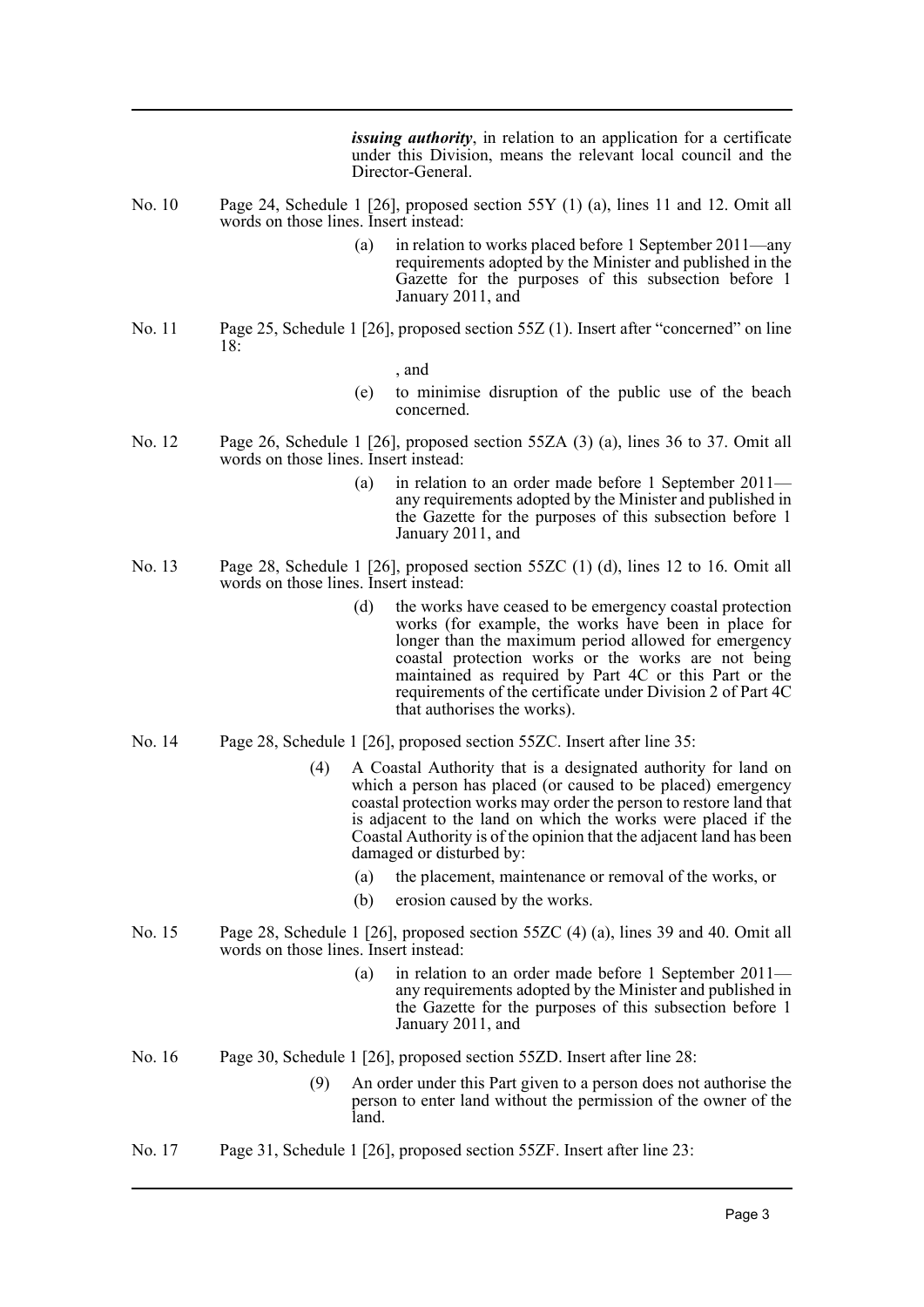- (2) It is a defence to a prosecution for an offence under this section if the defendant establishes that the failure to comply with the order concerned was caused by the refusal of an owner of land to give the defendant permission to enter the land to do the act or thing required by the order.
- No. 18 Page 43, Schedule 1 [38], proposed Schedule 2. Insert after line 17:

#### **16 Minutes of meetings**

The Coastal Panel must cause full and accurate minutes to be kept of the proceedings of its meetings.

#### **17 Minutes to be available for public inspection**

The Chairperson must, on request, make available to any member of the public a copy of the minutes of the proceedings of the meetings of the Coastal Panel.

- No. 19 Page 44, Schedule 2 [1], proposed section 496B, lines 7 to 22. Omit all words on those lines. Insert instead:
	- (1) A council may, in accordance with this Act and the regulations, make and levy an annual charge for the provision by the council of coastal protection services for a parcel of rateable land that benefits from the services, being services that relate to coastal protection works constructed:
		- (a) by or on behalf of the owner or occupier (or a previous owner or occupier) of the parcel of land, or
		- (b) jointly by or on behalf of:
			- (i) the owner or occupier (or a previous owner or occupier) of the parcel of land, and
			- (ii) a public authority or a council.
- No. 20 Page 45, Schedule 2 [1], proposed section 496B (9), line 17. Omit "Subsections (1) and (2) do". Insert instead "Subsection (1) does".
- No. 21 Page 45, Schedule 2 [1], proposed section 496B (10), line 22. Omit "may". Insert instead "is to".
- No. 22 Page 45, Schedule 2 [3], proposed section 553B (1), lines 33 to 36. Omit all words on those lines. Insert instead:
	- (1) An annual charge for coastal protection services may not be levied on a parcel of rateable land in relation to existing coastal protection works unless the owner (or any previous owner) of that land has consented in writing to the land being subject to such charges.
- No. 23 Page 46, Schedule 2 [3], proposed section 553B (2), lines 3 to 6. Omit:

if, after the commencement of this section, the owner or occupier of the parcel of rateable land contributed to the upgrade or expansion of the existing coastal protection works.

Insert instead:

if the owner or occupier (or any previous owner or occupier) of the parcel of rateable land contributed, after the commencement of this section, to the upgrade or expansion of the existing coastal protection works.

No. 24 Page 52, Schedule 3. Insert after line 9: